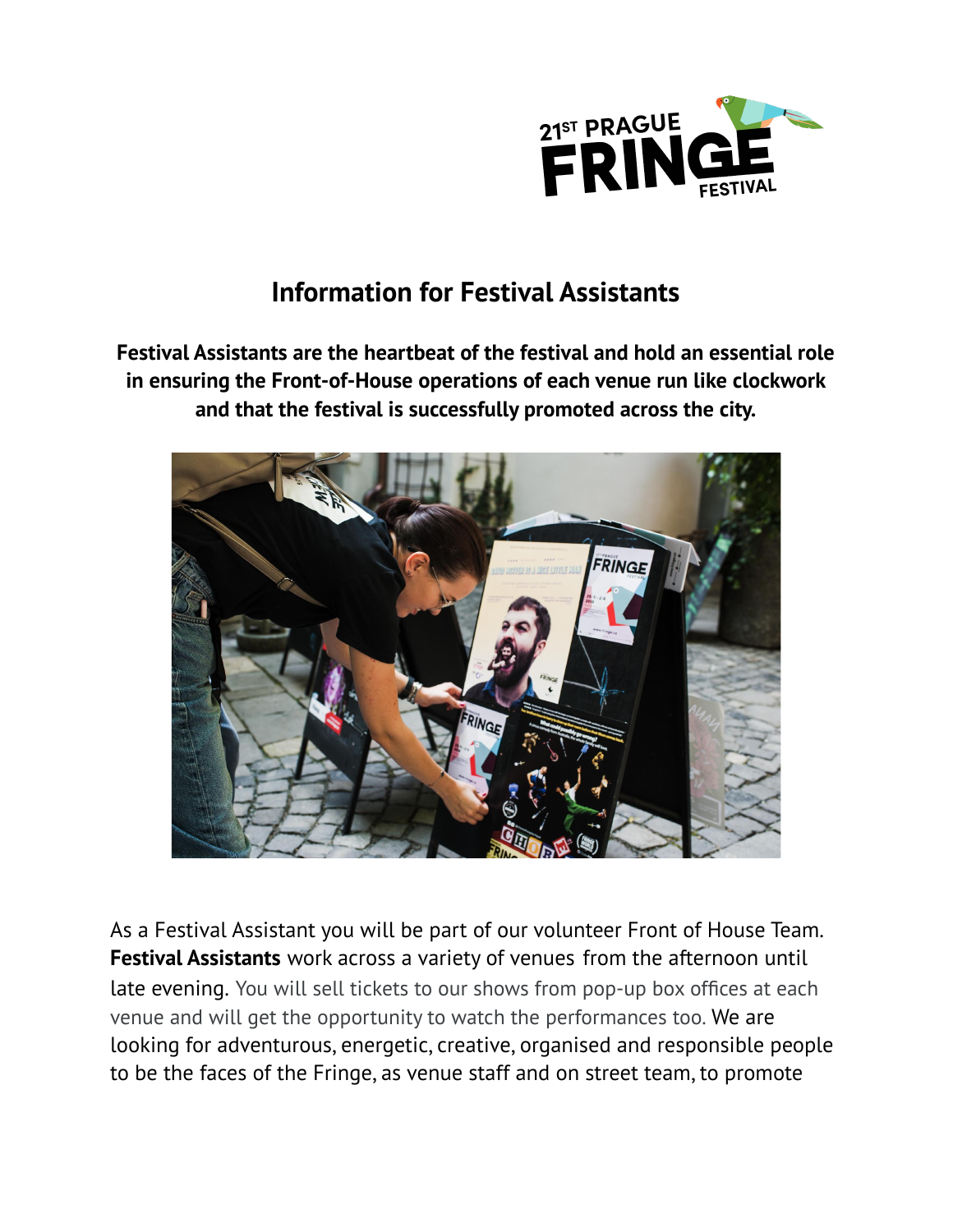the festival, manage venues, sell tickets and money handling, deliver top customer service, assist visiting companies from around the globe.

## **WHEN?**

The 2022 festival runs from **Monday 26th September – Saturday 1st October 2022.**

### **What we are looking for?**

- People with an interest in the creative arts and an enthusiastic and proactive attitude
- People who are approachable and have a pleasant manner and a 'can-do', 'will-do' attitude.
- People who are calm, patient and organized to ensure accurate record keeping, efficient service and a safe venue
- People with diplomacy and creative and constructive thinking to find solutions to problems quickly and safely without compromising the reputation of the Fringe.
- Excellent timekeeping and sense of urgency when working to ensure the festival schedule is adhered to
- Superb team working abilities and excellent interpersonal skills in order to develop good working relationships with fellow assistants, venue technicians, local venue staff and visiting companies
- Confidence to work independently and take on responsibilities within a venue

### **Key Responsibilities:**

- To meet and greet audience members efficiently and politely, to be familiar with each venue (bar facilities, emergency exits, toilets etc.), and to provide advice and guidance about the festival's activities in a friendly, efficient manner
- To work with the street team managers to brand and decorate the Fringe venues with posters and flyers
- To provide an effective, efficient and courteous box-office counter service within the theatre foyer for customers buying tickets
- To check tickets at the theatre door and keep an accurate count of people in the venue
- To use box office systems correctly, keeping an accurate record of all sales.
- To clear the theatre of audience members promptly between shows and make sure it is tidy for the next performance